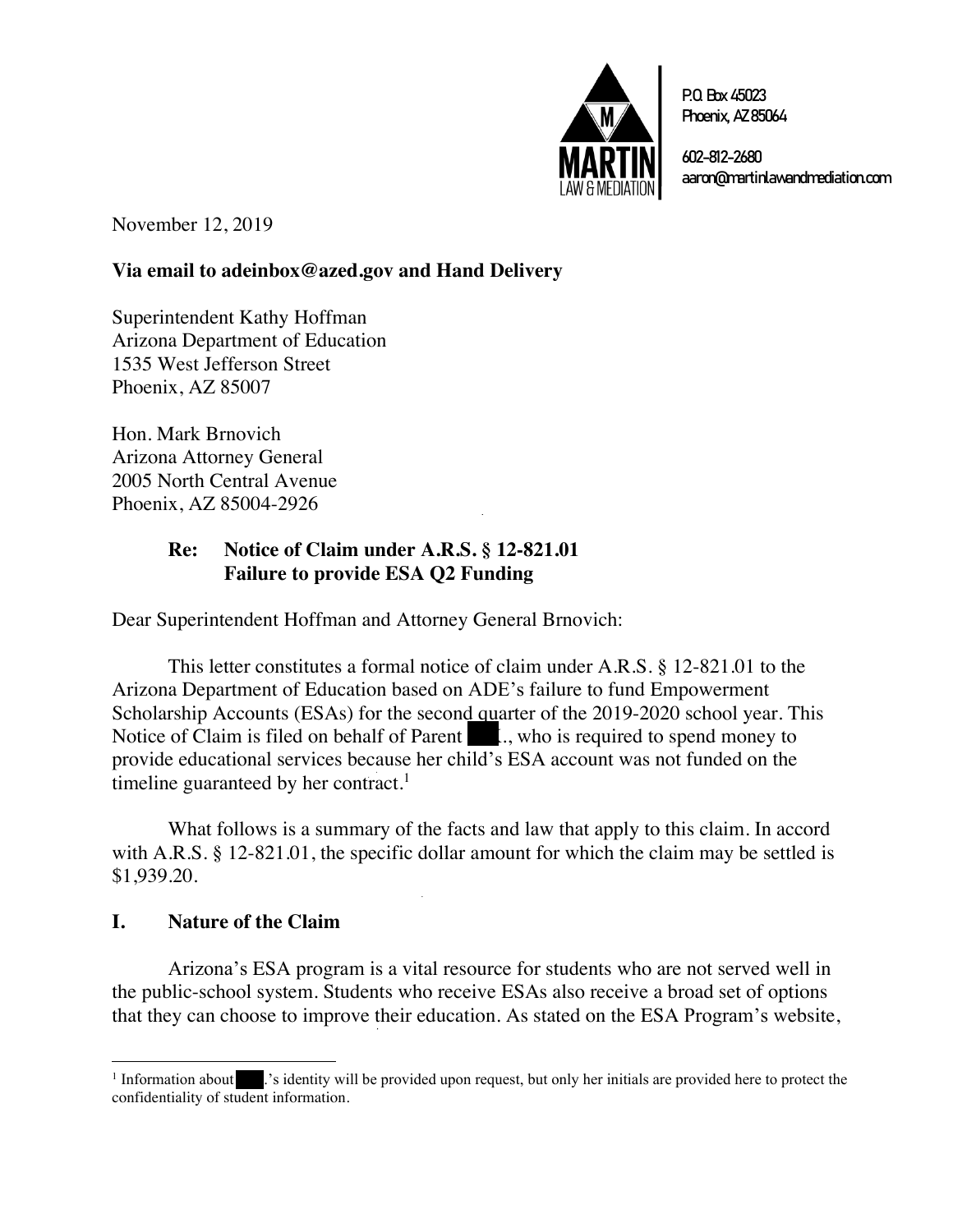"[f]unded by the state, tailored by the applicant, and individualized for the student—the ESA program provides a unique opportunity to prepare Arizona students to succeed in school and life."<sup>2</sup>

But students only have those educational opportunities when the State fulfills its ministerial duty to timely fund ESA accounts. Under A.R.S. § 15-2403(F), ADE must "make quarterly transfers of the amount calculated pursuant to section 15-2402, subsection C to the treasurer for deposit into the empowerment scholarship account of each qualified student." This has not happened.

Under the plain language of families' ESA contracts, ADE commits to releasing ESA funds between October 15 and October 30 for the second quarter. In addition to s family, there are more than 120 families that have not received these funds in violation of their ESA contracts. These families are now having to pay out-of-pocket for private school and other expenses that are supposed to be covered by their ESA funds.

#### **II. Factual Background**

It is a military-qualifying parent who entered into an ESA Contract on June 19, 2019 on behalf of her son for the 2019–2020 school year.<sup>3</sup> The Contract requires each ESA Holder to use ESA funds solely for the student's education and for certain approved expenses that are outlined in the Contract. The Holder is also required to submit Quarterly Expense Reports that detail how ESA funds were used. Submitted a timely expense report for the first quarter of the  $2019-2020$  school year.  $\cdot$  is expense report was approved by ADE on October 29, 2019.4

On July 17, 2019, the ESA Director held a meeting with ESA parents. According to minutes from that meeting, Ms. Escobar explained that "Quarter 2 will not be funded if [the] Quarter 1 expense report is not submitted and approved."<sup>5</sup> ADE has failed, however, to ensure that it has adequate staff and procedures to ensure the timely review and approval of expense reports. As a result, families like states is have not received their Second Quarter funding through no fault of their own. A. was reassured by a Compliance Specialist in the ESA Program that "[t]he ESA team is on track to review all reports submitted on time (by September  $30<sup>th</sup>$ )" and "[a]ccounts with reports approved

<sup>2</sup> *See* ESA Program—Frequently Asked Questions, *available at* https://www.azed.gov/esa/frequently-asked-questions/.

 $3$  K.K.'s Application ID number is 12021. A copy of the contract will be provided upon request.

<sup>4</sup> October 29, 2019 at 9:17 AM email from ADE Notifications (svc-adenotifications@azed.gov), Subject: ESA

Application - Expense Report Approved Quarter 1 (2019 - 2020). A copy of the email will be provided upon request. <sup>5</sup> The meeting minutes are attached hereto as **Exhibit A**.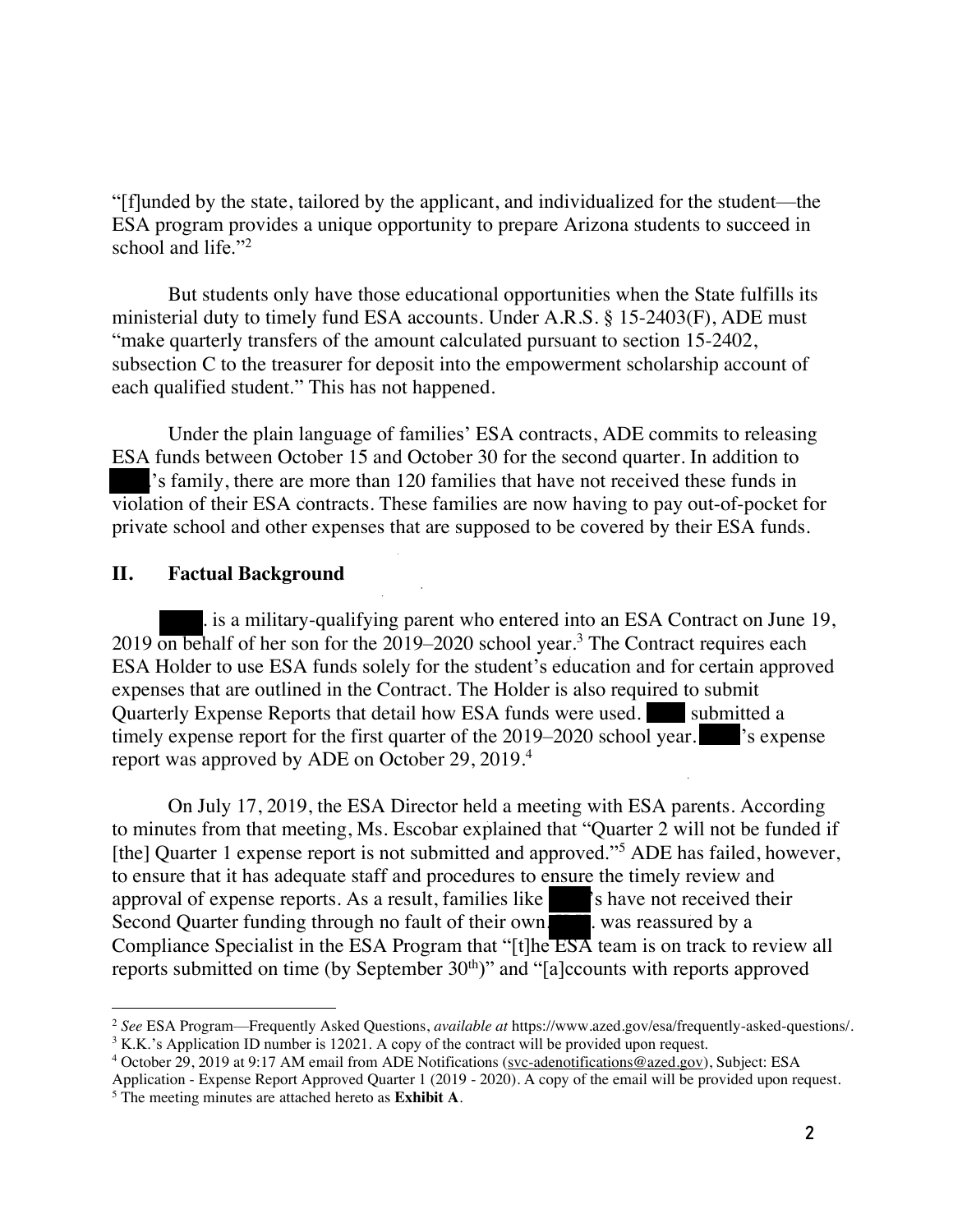during this time will receive on time funding, as funding has been requested from October  $15<sup>th</sup> - 30<sup>th</sup>$ ."<sup>6</sup> submitted a timely expense report, it was approved by  $\cancel{P}$ submitted a timely expense report, it was approved by ADE, but she has received no deposit for the second quarter now 12 days after the deadline.

Although the Compliance Specialist also stated that the ESA team was "working toward" compliance with the families' contracts, this is not sufficient. ADE has not met its contractual obligations. And ADE's breach is shifting the cost for expenses for tutors, subscriptions, and services that are supposed to be covered by ESA funding onto who must either pay out of pocket or discontinue these educational services. The ADE's failure to promptly pay is especially problematic because ESA families *must* use their bank cards for any educational expenses; ADE will not reimburse any out-of-pocket expenses.<sup>7</sup> The late deposit is problematic for subscriptions and services that bill on a monthly or quarterly basis, especially for those that often serve ESA families and build their billing model on the ESA payment cycle. Moreover,  $\blacktriangleright$  injury is ongoing. As the school year continues,  $\blacksquare$  is damages will only increase as they spend more money out-of-pocket on necessary services.

#### **III. Conclusion**

ADE is in breach of its contract with and her family. Under  $A.R.S. \$ § 12-821.01, the specific dollar amount for which this claim may be settled is \$1,939.20. If you need clarification about any of the issues discussed above, or any of the documents referenced, please contact us.

Sincerely yours,

**Martin Law and Mediation, PLLC**

teiò

Aaron T. Martin Martin Law and Mediation PLLC PO Box 45023 Phoenix, AZ 85064 aaron@martinlawandmediation.com

<sup>6</sup> October 25, 2019 at 2:20 PM email from Chelsea Clark, Subject: RE: Ticket. A copy of the email will be provided upon request.

<sup>7</sup> *Empowerment Scholarship Account Program Parent Handbook: School Year 2019-2020*, ADE (July 1, 2019), at 32.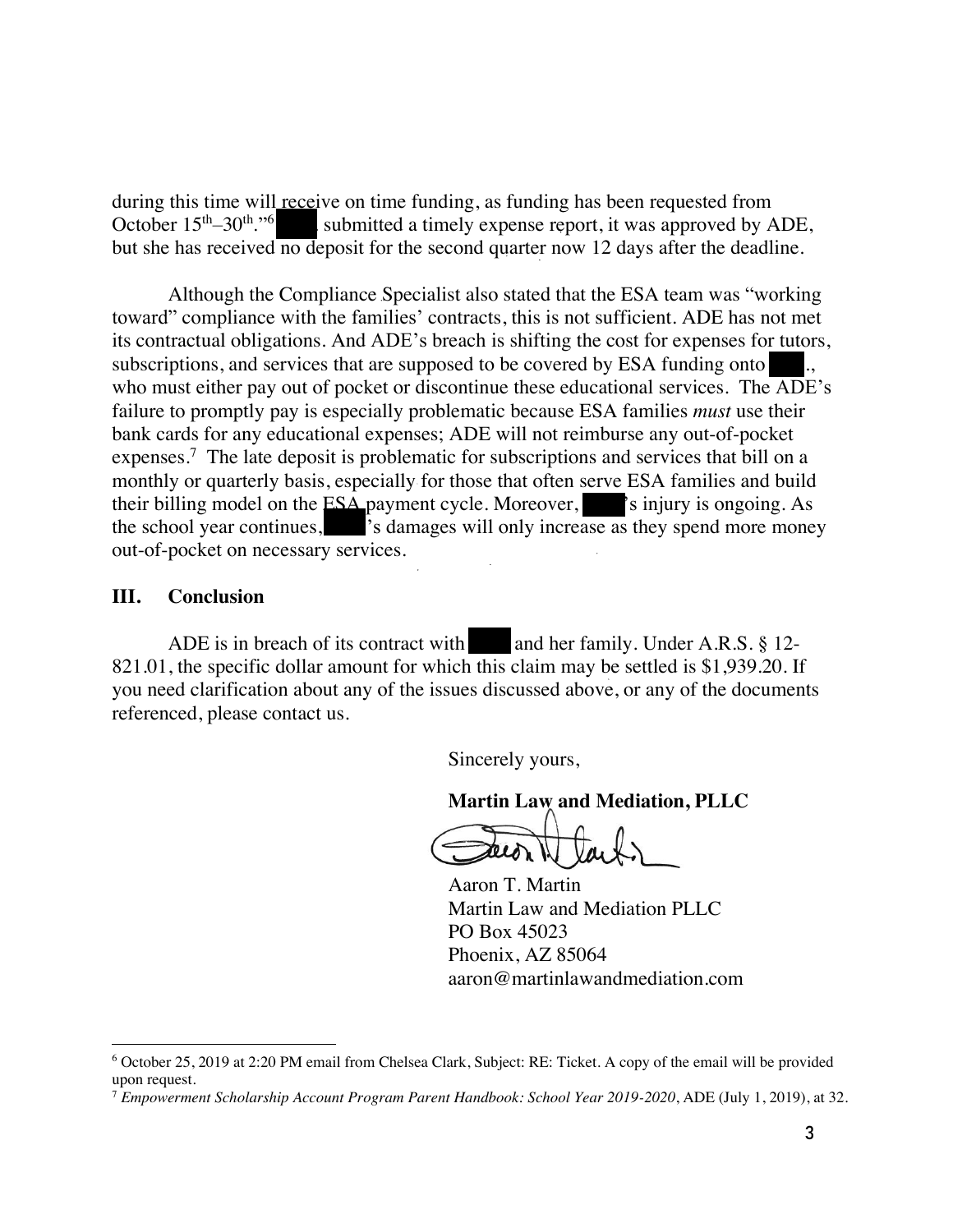**Liberty Justice Center**

Vanil R. Sm

Daniel Suhr Liberty Justice Center 190 S. LaSalle St., Suite 1500 Chicago, IL 60603 dsuhr@libertyjusticecenter.org *Pro Hac Vice forthcoming upon commencement of action*

#### **Goldwater Institute**

**UMA** 

Timothy Sandefur Vice President for Litigation Scharf-Norton Center for Constitutional Litigation 500 E. Coronado Rd. Phoenix, AZ 85004 tsandefur@goldwaterinstitute.org

CC: Karla Escobar, ESA Director (ESA@azed.gov) Victoria Bergin, Arizona Attorney General's Office (Victoria.Bergin@azag.gov)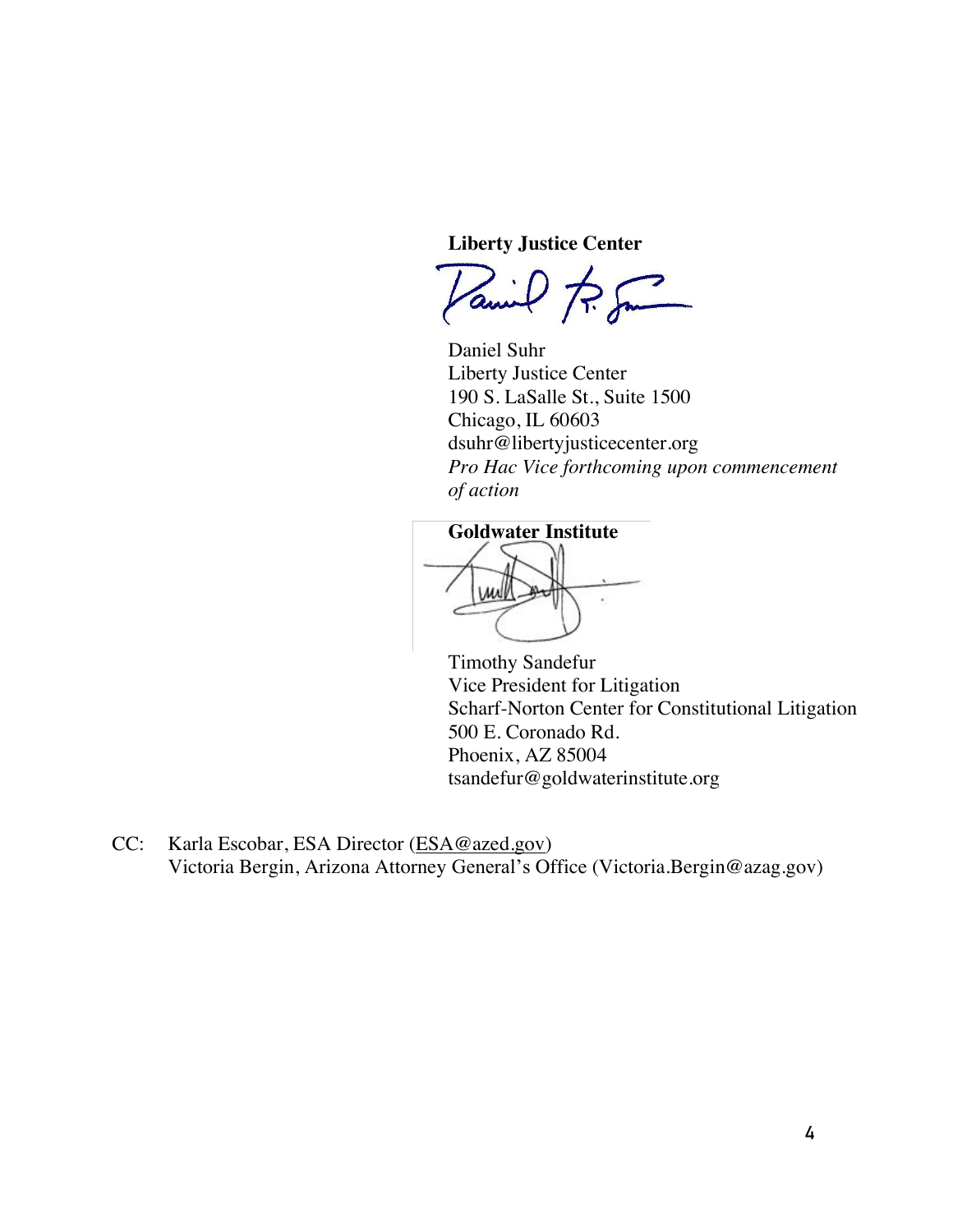# Exhibit A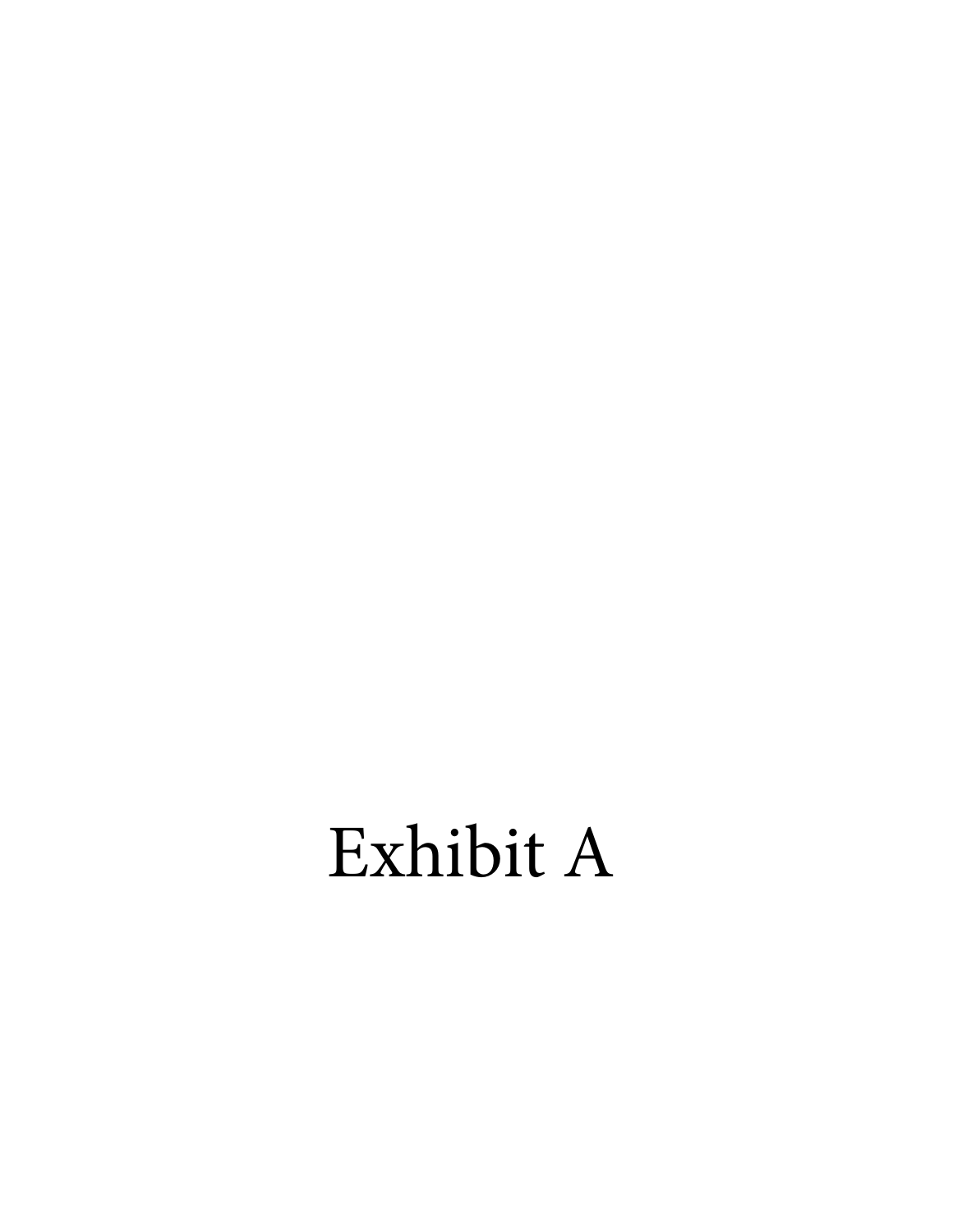Pre-Meeting Question: How do we advise parents (as a private school, etc.) when they are panicking about their application status?

Answer: e-mail Jessie regarding specific cases.

- STO eligibility, Step-Parent Account Holders reviewed: Step-Parents will be reviewed on a case by case basis, and step parents previously denied can contact ESA
- ESA is cleaning up the response time in two weeks.
- Funding will not just be on the  $15<sup>th</sup>$  and  $30<sup>th</sup>$ .
- ESA notified 750 people that we are past their  $45<sup>th</sup>$  day.
- Applications applied by June  $1^{st}$  will get Q1 funding if approved.
- Bank cards will arrive faster than 30 days.
- Q: What document can be given out to applicants who are waiting beyond 45 days and need to give an answer to their public school?
	- o A: Contact Jessie or Karla regarding these situations.
- There were IT errors with postal contracts. If anyone did not receive theirs, contact Jessie.
- E-mail contact is preferred between ESA and account holders.
- ESA is moving to online-only:
	- o HR will be a resource to meet ADA needs.
	- o We will accommodate rural families.

Handbook Feedback:

- Pre-paying for services:
	- o Allowed to pre-pay within the quarter.
	- $\circ$  If a parent pre-pays and leaves the program, they will need to repay a pro-rated amount back to the department.
	- o Per Karla, pre-paying is approved up to six months.
- ESA's goals are to maintain consistency.
- KEVA planks are approved.
- Parents are requesting examples of invoices on the handbook.
- Parents can send us their suggestions for the FAQ.
- A 504 plan/evaluation does not need to specify services.
- ESA will give additional info this quarter on documents to provide for eligibility attestation.
- Send P-SD/previous recipient questions to Karla.
- After a parent places a request in writing to a district for an evaluation, they have 15 school days to respond. Per Karla, these school days do not fall in the summer.
- Karla explained a goal/idea is to keep the portal open for parents to make changes to their address, e-mail, documents, etc.
	- o Jessie explained this will not be an immediate change.
- 504 plans are good for one year.
- DD STOS, we are not requiring/checking for the 90 days.